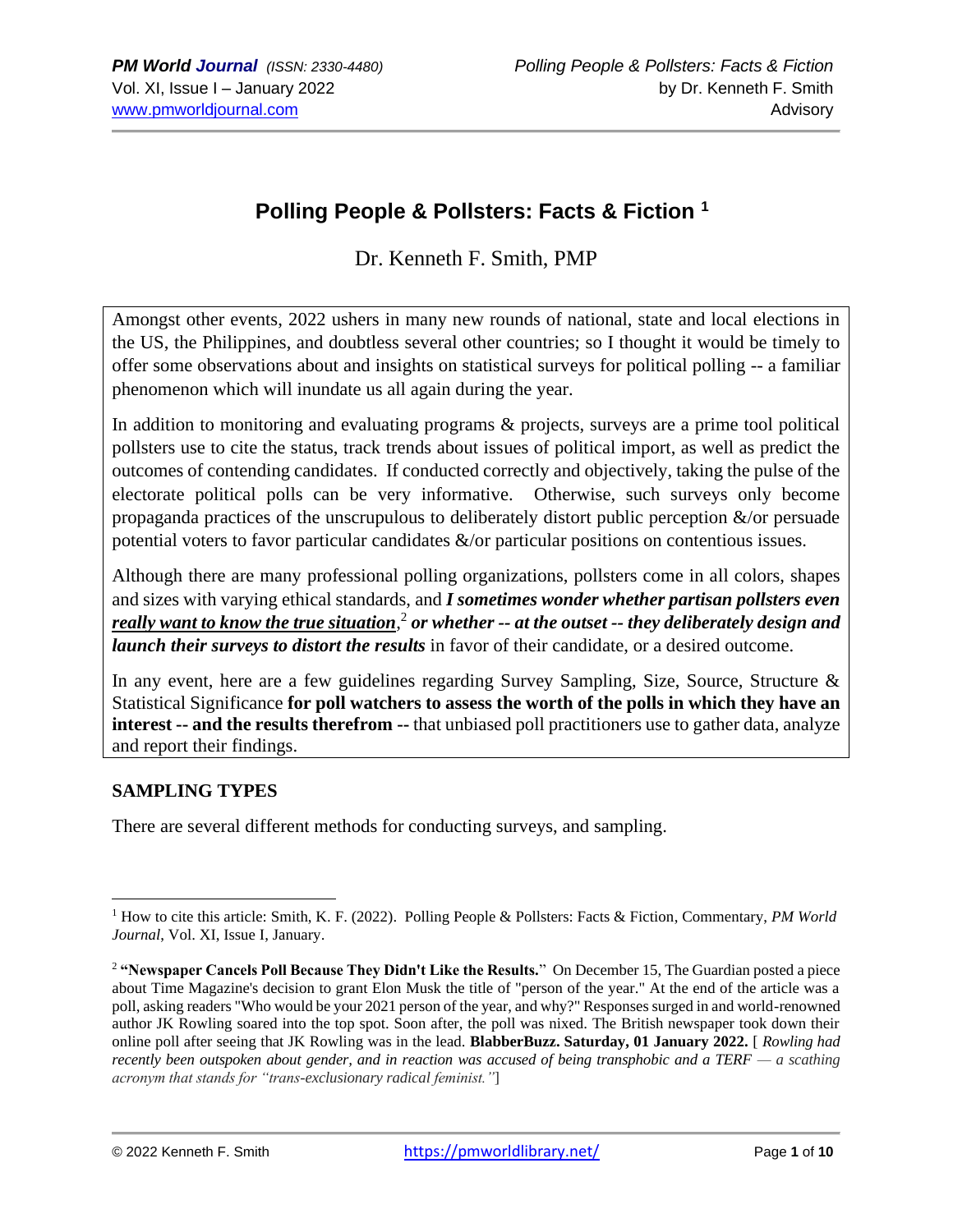# **Random Sampling**

Random Sampling is probably the most often referred to, although -- *far from the common perception of 'randomness' as haphazard* – in professional sampling, **random** really means selecting individuals for the **representative** sample from the target population *without conscious bias.* To emphasize this distinction of objectivity, randomness is further qualified as **Scientific Random Sampling,** with prescribed objective *Systematic* procedures for selecting the samples.

At least theoretically therefore, each potential respondent in the target population should have an equal chance of being included in the sample. However, unless pollsters have access to a '**masterlist**' of the total target population under study – *such as a list of registered voters* -- from which to draw samples; *and use it appropriately* -- this is all but impossible in many communities, &/or situations.

## **Cluster Sampling**

Another common approach is Cluster Sampling **–** with groups of sampled individuals **pre-selected** on the basis of their different geographic area, persuasions or interests. Logistically, many more individuals can be reached in a shorter time by this method – such as a town hall, school board, or other pre-announced public meeting*.* However, without a master-list of the individuals and their commonality, again the actual composition and proportional makeup (and thus the representativeness) of the sample from the target population may be difficult to determine.

A related concern is how the individuals express their opinions to the pollster's representatives – whether individually and privately, or publicly in a "**Focus Group**" setting, as this could distort their objectivity. [*More on this aspect later.*]

## **Sample Size**

Constructing, conducting, recording, tabulating and analyzing the results from a survey is a timeconsuming and costly process. Furthermore, rapid turn-around time is often necessary to report and publicize the results for maximum beneficial effect. Thus, the sample size selected from a particular group is also a very important consideration. Given these constraints, short of a **census** *– i.e. a 100% sample --* **how large should a sample be to represent the target population efficiently & effectively?**

It is often thought:

**1) the bigger, the better**; and also

# **2) more samples should be taken from a large target population than from a small population.**

Consequently, many people instinctively reach for **a percentage** to express this felt need, with a *'ceiling estimate'* somewhere between **10%** and **25%.** However, contrary to popular perception **-**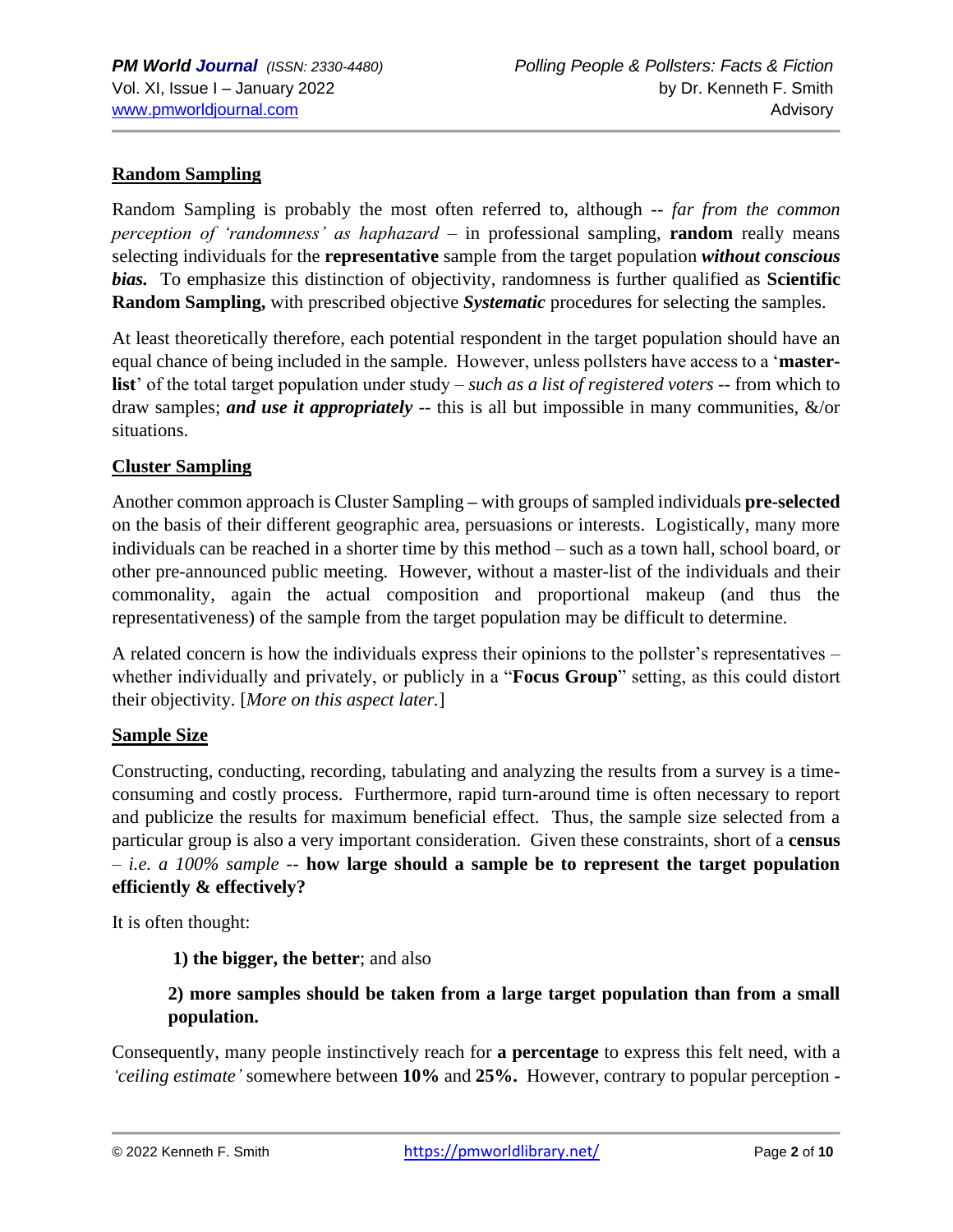# **-** *apart from very small target groups* **-- neither of these beliefs, approaches or practices is correct**!

In determining the **accuracy** of a survey, the *number* **of responses is far more important than the percentage** of the target population which responded. Moreover -- especially for very large populations -- **the actual size of the target population is a relatively minor factor.**

Short of a census, **the size of an objective random sample survey** is dependent upon **four considerations** other than interviewing a preselected percentage of the population:

- **1.** Variability<sup>3</sup> The extent of pertinent differences in the *target population* under study
- **2. Tolerable Error** The amount of error the *recipient* of the survey *is willing to accept* in the findings — i.e. how close is "*close enough*"
- **3. Confidence Level** The level of **assurance desired by the** *pollsters that* -- when presenting the findings -- *the data is accurate within specified error ranges*
- **4. Resource Availability** The amount of money, time, qualified personnel, equipment and other resources necessary **are** *available to the pollsters* to obtain the data, conduct the survey and process the findings

The first three criteria can be used directly in formulas to determine the appropriate sample size.

The fourth factor -- **resources -- is at** *the poll manager's discretion,* to modify specifications of 2 and 3 above **for** *efficiency***, while still retaining effectiveness.**

**It is important to recognize at the outset that no survey can be 100% accurate**, but -- as Warren Buffett once said -- **"***It is better to be approximately right, than precisely wrong!***"** Therefore, pollsters should establish how accurate the findings need to be, and qualify their confidence in the results based on the foregoing; as well as estimate the level of effort, time and costs involved to collect and process the data.

Since most polls *report* **results in percentage terms**, the formula to determine an appropriate sample size for a percentage is as follows:

|                    | 2,500                        |
|--------------------|------------------------------|
| <b>Sample Size</b> | $\sqrt{2}$ and $\sqrt{2}$    |
|                    | <u>[[</u> ]2<br>$\mathbf{K}$ |

 $3$  Variability — the amount of difference between individual members in a population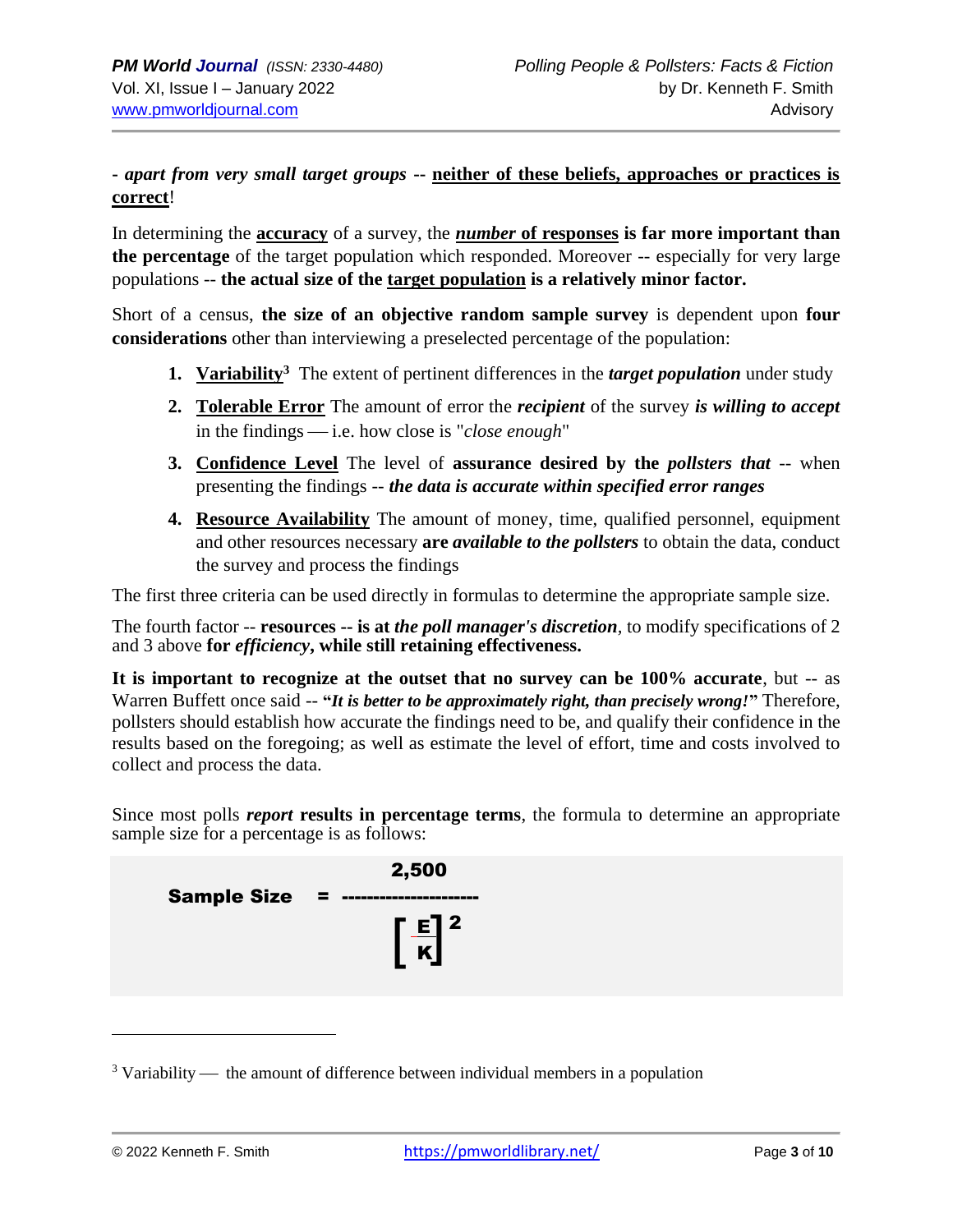#### **Where:**

**2,500 is a constant E = Range of Tolerable Error: +/- 'x' percent K = The Confidence Level: in standard deviations (sd's) [***usually* **2** *sd's =* **95.74%,** *but often treated as simply* **95%]** 

## **For Example**:

What size sample should be taken to determine how many potential voters in a population are going to vote in favor of the incumbent candidate rather than the challenger, **given a tolerable error of +/- 3% and a confidence level of 2 sd's.**

**Then**:

| <b>Sample Size = ----------</b> | 2,500<br>▬<br>,,,,,,,,,,,,,,,, | 2,500<br>----------------- = 1,111 |  |
|---------------------------------|--------------------------------|------------------------------------|--|
|                                 | $\sqrt{3}$<br>2 <sup>1</sup>   | 2.25                               |  |

**NOTE 1:** Most legitimate polling organizations usually *oversample* and take *at least 1,200 samples*, to allow for errors in collection, and other discards during processing

**NOTE 2:** Some polls can legitimately be taken with as few as 30 samples; however, the accuracy and confidence in their results from such a flimsy sampling may be substantially impaired. [**For example, with a sample of only 30,** *the tolerable error rate for the same level of confidence (95%) would be 18% -- which most likely would not be acceptable to the recipient population!*]

## **Stratified Random Sampling**

If distinctly different pertinent categories are already known in the target population, the requisite number of samples *should be selected from each category*. The results from each category in the survey should then be adjusted to reflect their respective proportions, as illustrated in Figure 1.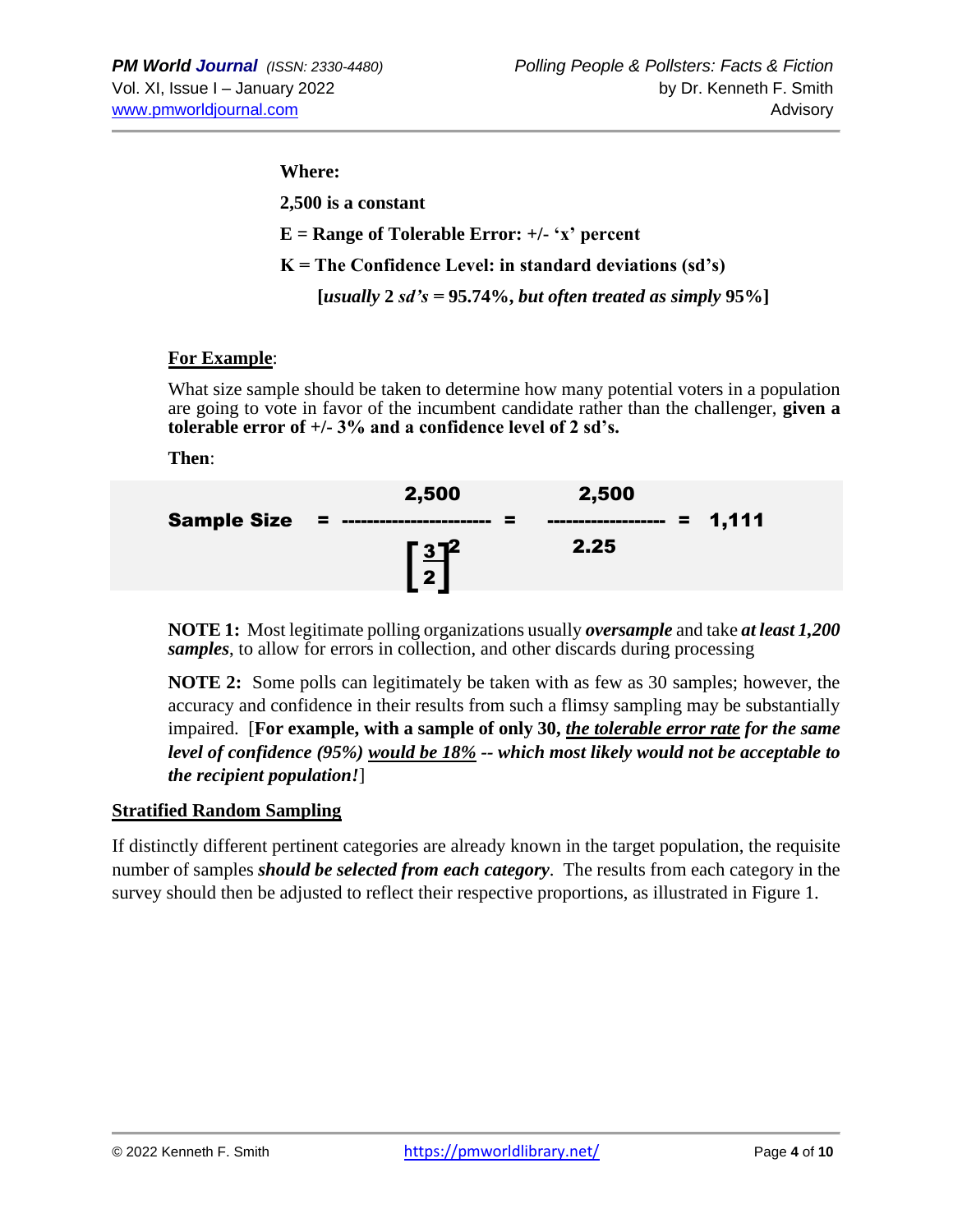|                                                                       |                                                        |                                                                                                          |  |                                                                                                                                                                      | Figure 1                                       |                                        |                                                                                                |                                    |               |                                                                            |                                                                                                                                                                           |  |  |
|-----------------------------------------------------------------------|--------------------------------------------------------|----------------------------------------------------------------------------------------------------------|--|----------------------------------------------------------------------------------------------------------------------------------------------------------------------|------------------------------------------------|----------------------------------------|------------------------------------------------------------------------------------------------|------------------------------------|---------------|----------------------------------------------------------------------------|---------------------------------------------------------------------------------------------------------------------------------------------------------------------------|--|--|
|                                                                       | <b>STRATIFICATION for RANDOM SAMPLING</b>              |                                                                                                          |  |                                                                                                                                                                      |                                                |                                        |                                                                                                |                                    |               |                                                                            |                                                                                                                                                                           |  |  |
| <b>NORMALIZING for an AVERAGE &amp;/or PERCENTAGE</b>                 |                                                        |                                                                                                          |  |                                                                                                                                                                      |                                                |                                        |                                                                                                |                                    |               |                                                                            |                                                                                                                                                                           |  |  |
|                                                                       | © Dr. Kenneth F. Smith, PMP Lotus123; Excel 2005, 2021 |                                                                                                          |  |                                                                                                                                                                      |                                                |                                        |                                                                                                |                                    |               |                                                                            |                                                                                                                                                                           |  |  |
| Enter data in Yellow cells below. Result will be shown in Green cells |                                                        |                                                                                                          |  |                                                                                                                                                                      |                                                |                                        |                                                                                                |                                    |               |                                                                            |                                                                                                                                                                           |  |  |
| A                                                                     | в                                                      | C                                                                                                        |  | D                                                                                                                                                                    | Е                                              | $E^{\wedge}$                           | F                                                                                              | G                                  |               | н                                                                          |                                                                                                                                                                           |  |  |
| Areas                                                                 | <b>Target</b><br>Population in<br>each stratum         | <b>Percentage of</b><br><b>Total Target</b><br><b>Population in</b><br>each stratum<br>(B/Total B) x 100 |  | <b>Minimum</b><br><b>Sample Size</b><br>for criteria*<br>i.e.<br>variability,<br>tolerable<br>errors &<br>confidence<br>(Estimated<br>at 100 for<br>this<br>example) | Actual<br>Sample<br>Size in<br>each<br>stratum | size inadequate<br>Sample:<br>Caution: | <b>Percentage of</b><br><b>Actual Sample</b><br>Size in each<br>stratum<br>(E / Total E) x 100 | Survey<br>Sample<br><b>Results</b> | Units or<br>% | <b>Normalizing</b><br>Weighting<br><b>Factor for</b><br>the stratum<br>C/F | <b>Relative</b><br><b>Weight of</b><br>results for<br>different<br>strata<br>population<br><b>sizes</b><br>contributing<br>to the total<br>$(F \times G \times H)$<br>100 |  |  |
| 1                                                                     | 80                                                     | 0.45%                                                                                                    |  | 100                                                                                                                                                                  | 80                                             | --                                     | 5.16%                                                                                          |                                    | 50 kgs        | 0.09                                                                       | 0.22                                                                                                                                                                      |  |  |
| $\overline{c}$                                                        | 1,700                                                  | 9.56%                                                                                                    |  | 100                                                                                                                                                                  | $400$ OK                                       |                                        | 25.79 %                                                                                        | 40                                 | kgs           | 0.37                                                                       | 3.82                                                                                                                                                                      |  |  |
| 3                                                                     | 2,000                                                  | 11.25 %                                                                                                  |  | 100                                                                                                                                                                  | 35                                             | $\sim$                                 | 2.26%                                                                                          | 34                                 | kas           | 4.98                                                                       | 3.82                                                                                                                                                                      |  |  |
| 4                                                                     | 2.500                                                  | 14.06 %                                                                                                  |  | 100                                                                                                                                                                  | 496 OK                                         |                                        | 31.98 %                                                                                        | 55 <sub>5</sub>                    | kgs           | 0.44                                                                       | 7.73                                                                                                                                                                      |  |  |
| 5                                                                     | 3,000                                                  | 16.87 %                                                                                                  |  | 100                                                                                                                                                                  | $110$ OK                                       |                                        | 7.09 %                                                                                         | 30 <sub>2</sub>                    | kgs           | 2.38                                                                       | 5.06                                                                                                                                                                      |  |  |
| 6                                                                     | 3,500                                                  | 19.69 %                                                                                                  |  | 100                                                                                                                                                                  | 90                                             | u.                                     | 5.80 %                                                                                         | 30 <sup>°</sup>                    | kgs           | 3.39                                                                       | 5.91                                                                                                                                                                      |  |  |
| 7                                                                     | 5,000                                                  | 28.12 %                                                                                                  |  | 100                                                                                                                                                                  | $340$ OK                                       |                                        | 21.92 %                                                                                        |                                    | 32 kgs        | 1.28                                                                       | 9.00                                                                                                                                                                      |  |  |
|                                                                       |                                                        | <b>NOTE Exception:</b>                                                                                   |  |                                                                                                                                                                      |                                                |                                        | -- is OK If Actual Sample = Stratum Population, i.e. is a CENSUS                               |                                    |               |                                                                            |                                                                                                                                                                           |  |  |
| Total<br>Area                                                         | 17,780                                                 | $100.00\%$                                                                                               |  | 700                                                                                                                                                                  | 1,551                                          |                                        | 100.00 %<br>*Based on Mean or % Sample Size Formula                                            |                                    |               | <b>Overall</b>                                                             | $35.6$ kgs<br><b>Average or Percentage</b>                                                                                                                                |  |  |

**NOTE**: Instead of Areas in Column 1, the different strata could represent different political persuasions.

## **SAMPLE SOURCE**

As indicated in the comments on Stratified Random Sampling, the source of the samples selected is another major consideration. If known -- or suspected *a priori* - the extent of **Variability** in the target population makeup can also reduce the need for the larger number of samples somewhat. In such situations, the formula may be modified as follows:

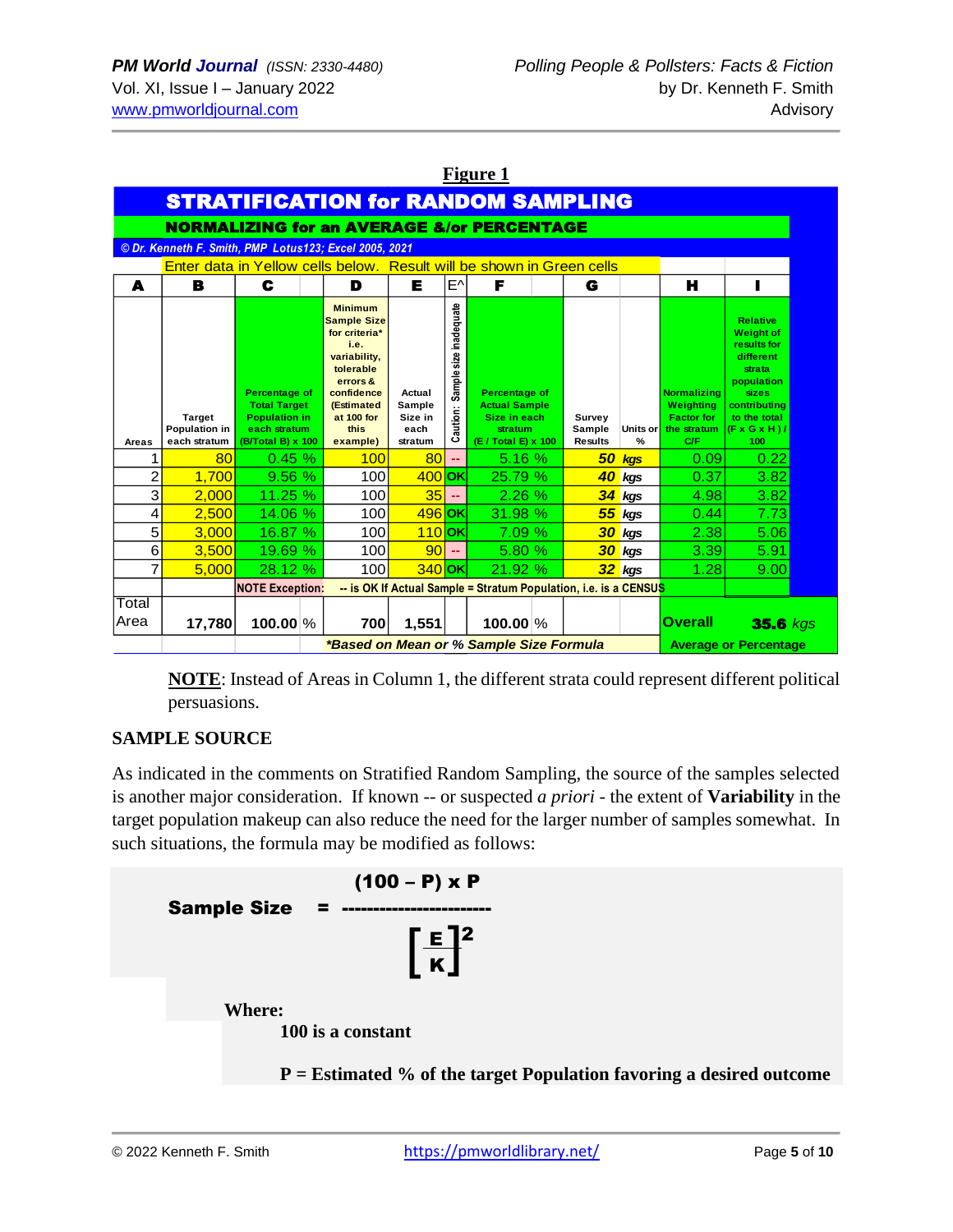## **For Example**:

**If 70% of a target population is believed to favor a particular position --** given a tolerable error of  $\frac{1}{2}$  +/-  $\frac{3}{6}$  and a confidence level of 2 sd's.

#### **Then**:

|                    | $(100 - 70) \times 70$                   | 2,100                     |     |
|--------------------|------------------------------------------|---------------------------|-----|
| <b>Sample Size</b> | - 2 ------<br>.                          | Ξ.<br>------------------- | 933 |
|                    | <u> 132  </u><br>$\overline{\mathbf{z}}$ | 2.25                      |     |
|                    |                                          |                           |     |

#### **SAMPLE SELECTION**

There are several different methods for selecting the individuals to be sampled. These days, email and telephone solicitations are common. Impromptu 'Stop & interview' individuals-on-the-street sampling in crowded areas for their opinions is another. What is important is utilizing an approach to minimize selection bias in each circumstance. However, almost all approaches have constraints and flaws of some kind.

Selection bias of the medium for example is readily apparent in some situations. While phones and emails may seem almost ubiquitous these days, those who do not possess them are excluded from consideration. Also, when approaching a stranger on the street, the interviewer may favor an individual who seems more likely to respond, rather than following any strict skip-interval protocol.

Regardless of the approach taken, unless the sample is obtained by observation of the pollster rather than by interviewing individuals, '**volunteerism-bias**' – i.e. the willingness of the solicited individuals to participate – may distort the findings; as the opinions of those who choose not to participate (for whatever reason) are omitted.

Then again, some individuals hold very strong beliefs and opinions, as well as are outspoken and willing to share them; while others are reluctant to do so, or go so far as to lie for fear of disapproval for being seen to be holding dissenting views from the popular theme of the day.

## **STRUCTURE**

The precise wording of the questionnaire is also important, as **leading questions often induce 'implied correct' responses**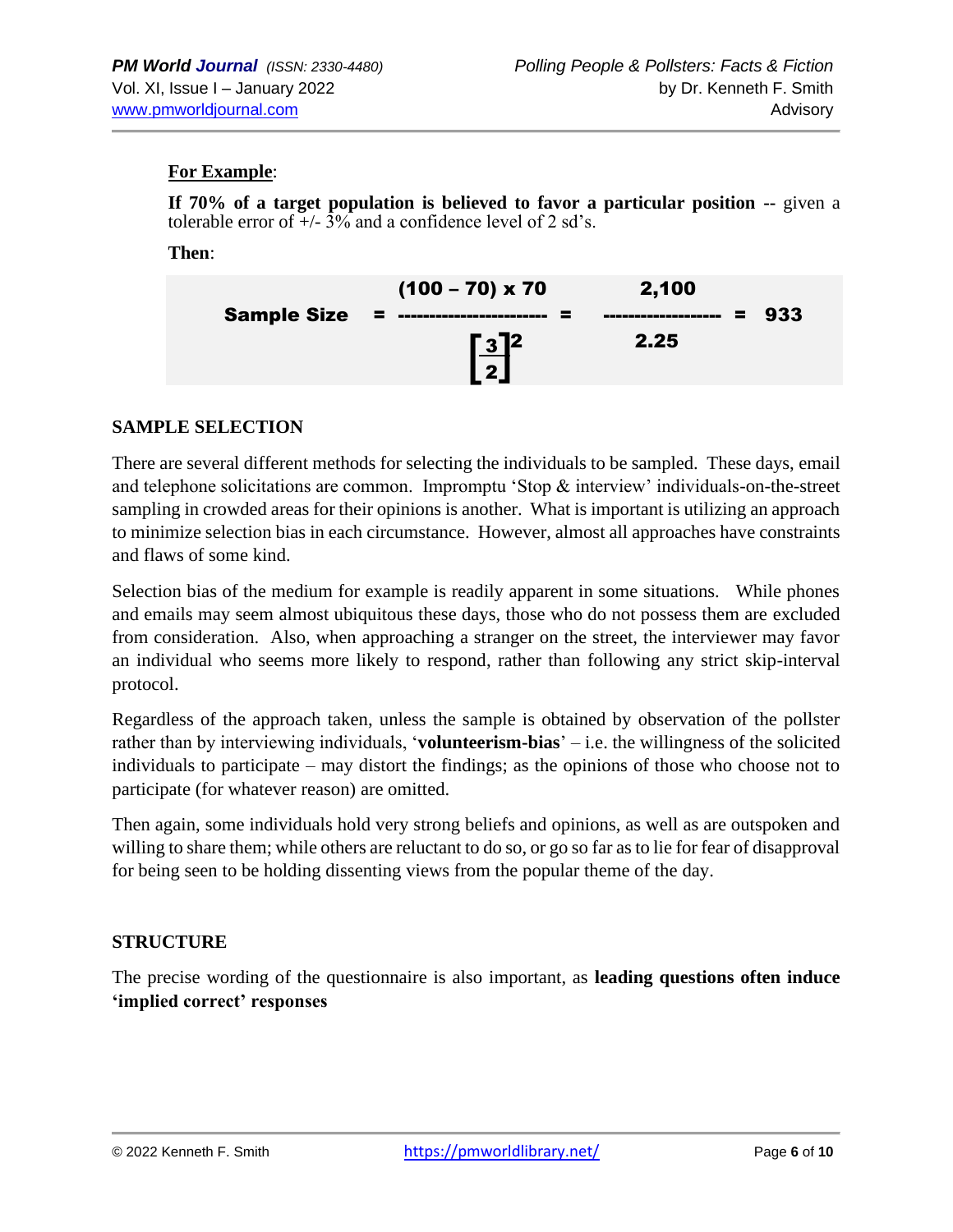# **STATISTICAL SIGNIFICANCE**

Finally, results are usually reported as a single **percentage** – often to one or two decimal places – and much emphasis tends to be placed on **even slight differences** *vis a vis* other candidates standing, &/or their positions on various issues.

Sometimes the **margin of error** (**MoE**) may also be included in the summary, but if so, is rarely highlighted when making comparisons. Consequently, the MoE is often overlooked, whereas the **purpose of** *the margin of error is the most useful element* in determining the '*Statistical Significance*' of the findings.

**For instance,** given a **3% margin of error** for each,

If **Candidate A** reportedly has a **45%** favorable rating

while **Candidate B**'s is only **40%**

# **THE RANGE OF THEIR RESPECTIVE "***AURAS***" OVERLAP**

## from **42 to 45 to 48%**

## **and 37 to 40 to 43%**

# **SO, DESPITE THE** *DIFFERENCE* **IN THEIR PERCENTAGES THERE IS** *NO SIGNIFICANT DIFFERENCE* **IN THEIR RESULTS!**

To that end, I developed a Template – see Figure 2 -- to compare the results of two surveys on a particular topic and simplify this analysis.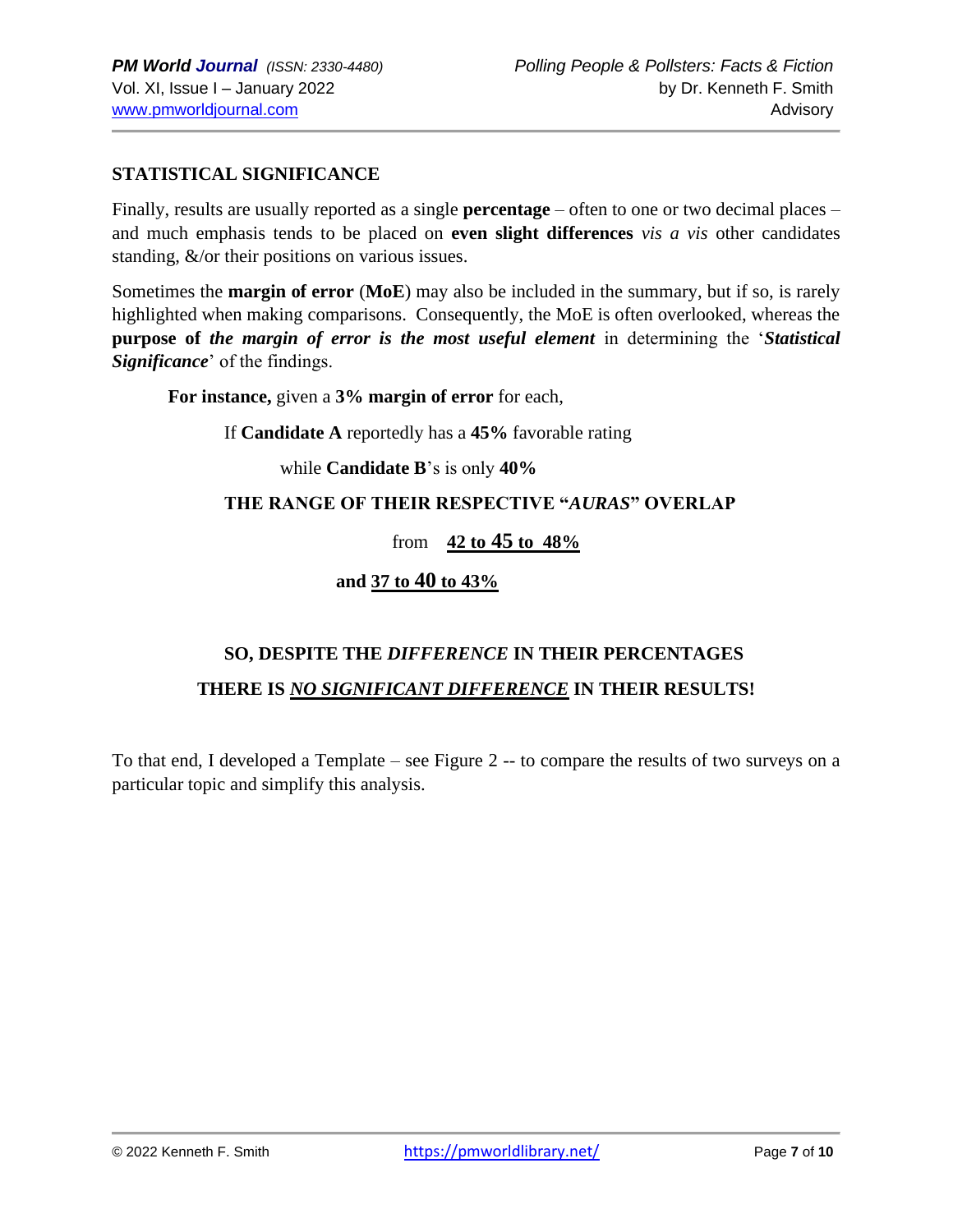**Figure 2**

| <b>SIGNIFICANCE TEST FOR A PERCENTAGE</b>                                                                                                                                                 |             |                                                                                                                                       |             |                                |  |  |  |  |
|-------------------------------------------------------------------------------------------------------------------------------------------------------------------------------------------|-------------|---------------------------------------------------------------------------------------------------------------------------------------|-------------|--------------------------------|--|--|--|--|
| TO ASSESS THE SIGNIFICANT DIFFERENCE BETWEEN TWO SETS OF DATA                                                                                                                             |             |                                                                                                                                       |             |                                |  |  |  |  |
| © Dr. Kenneth F. Smith, PMP February 2000 Lotus123: Excel September 2005, May 2009, & October 2021                                                                                        |             |                                                                                                                                       |             |                                |  |  |  |  |
| <b>ENTER REPORTED CENSUS (or Baseline Sample) &amp; Comparative SAMPLE RESULTS in YELLOW Cells Below</b><br><b>COMPARATIVE SAMPLE #2</b><br><b>REPORTED BASELINE Census or SAMPLE # 1</b> |             |                                                                                                                                       |             |                                |  |  |  |  |
| <b>PERCENT RESULT =</b>                                                                                                                                                                   | <b>80 %</b> | <b>PERCENT RESULT =</b>                                                                                                               | <b>75</b> % |                                |  |  |  |  |
| <b>CENSUS (or Sample#1) Size (N or n)</b>                                                                                                                                                 | 3000        | Sample # 2 Size (n)                                                                                                                   | <b>200</b>  |                                |  |  |  |  |
| <b>Standard Error % (SEP)</b>                                                                                                                                                             | 0.73%       | Std Error % (SEP)                                                                                                                     | 3.06 %      |                                |  |  |  |  |
| <b>Confidence Level Estimated:</b>                                                                                                                                                        | <b>95 %</b> | <b>Confidence Level Desired:</b>                                                                                                      | <b>95 %</b> | for evaluation                 |  |  |  |  |
|                                                                                                                                                                                           |             |                                                                                                                                       |             |                                |  |  |  |  |
| [ Normally, From 95% to 99% is Acceptable ]                                                                                                                                               |             | that both the Sample and Census are from the same Population<br><b>NOTE: Higher Confidence Levels produce larger Margins of Error</b> |             |                                |  |  |  |  |
| With Margin of Error = $+/-$                                                                                                                                                              | $1.43\,$ %  | With Margin of Error = $+/-$                                                                                                          | 6.00 %      |                                |  |  |  |  |
| <b>Lower Limit of:</b>                                                                                                                                                                    | 78.6 %      | Lower Limit of :                                                                                                                      | 69.0 %      | which may not<br>be acceptable |  |  |  |  |
| & Upper Limit of :                                                                                                                                                                        | 81.4%       | & Upper Limit of :                                                                                                                    | 81.0 %      | to the survey                  |  |  |  |  |
| # Standard Deviations =                                                                                                                                                                   | 1.96        | # Standard Deviations =                                                                                                               | 1.96        | sponsor's                      |  |  |  |  |
|                                                                                                                                                                                           |             | <i>i.e. Favorable Odds of</i>                                                                                                         | 20:1        | management                     |  |  |  |  |
| <b>CONCLUSION:</b>                                                                                                                                                                        |             | <b>A STATISTICAL TIE - Ranges Overlap</b>                                                                                             |             |                                |  |  |  |  |
| NO SIGNIFICANT DIFFERENCE BETWEEN THE TWO SETS OF DATA                                                                                                                                    |             |                                                                                                                                       |             |                                |  |  |  |  |
| <b>TO SEE a Graph, HIT: [PgDn]</b>                                                                                                                                                        |             |                                                                                                                                       |             |                                |  |  |  |  |
|                                                                                                                                                                                           |             |                                                                                                                                       |             |                                |  |  |  |  |

## **COMPARISON of PERCENTAGE RESULTS CENSUS with SAMPLE Data; or Two Samples**



 CONCLUSION: A STATISTICAL TIE - Ranges Overlap NO SIGNIFICANT DIFFERENCE BETWEEN THE TWO SETS OF DATA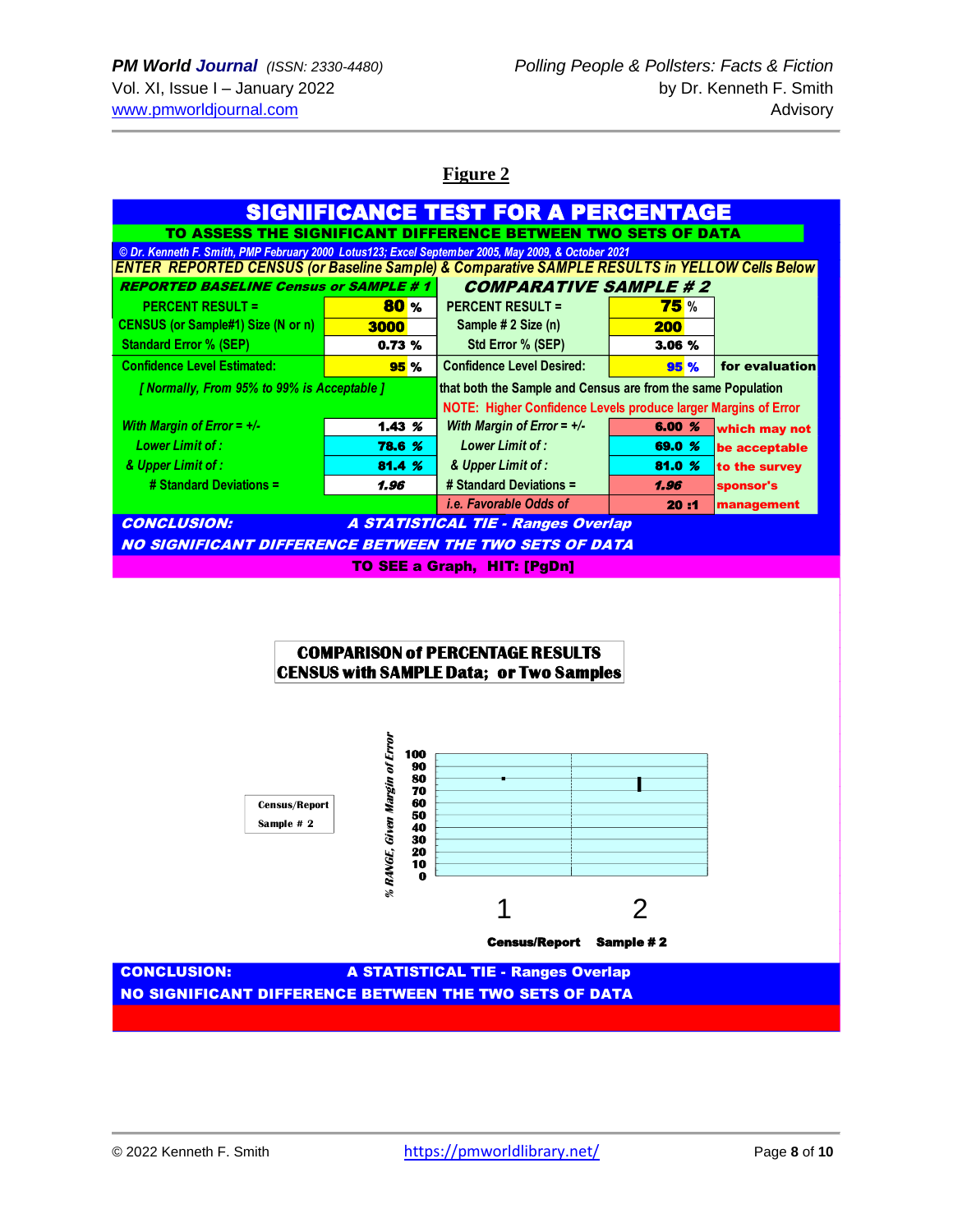I hope this brief summary of the practices and pitfalls in polling – as well as the formulas and templates -- will help you in your critical contemplation of issues of interest and make for the start of an *Enlightened New Year!*

# About the Author



# **Dr. Kenneth Smith**

Honolulu, Hawaii & Manila, The Philippines



Initially a US Civil Service Management Intern, then a management analyst & systems specialist with the US Defense Department, Ken subsequently had a career as a senior foreign service officer -- management & evaluation specialist, project manager, and in-house facilitator/trainer - with the US Agency for International Development (USAID). Ken assisted host country governments in many countries to plan, monitor and evaluate projects in various technical sectors; working 'hands-on' with their officers as well as other USAID personnel, contractors and NGOs. Intermittently, he was also a team leader  $\&$ /or team member to conduct project, program & and country-level portfolio analyses and evaluations.

Concurrently, Ken had an active dual career as Air Force ready-reservist in Asia (Japan, Korea, Vietnam, Thailand, Indonesia, Philippines) as well as the Washington D.C. area; was Chairman of a Congressional Services Academy Advisory Board (SAAB); and had additional duties as an Air Force Academy Liaison Officer. He retired as a 'bird' colonel. After retirement from USAID, Ken was a project management consultant for ADB, the World Bank, UNDP and USAID.

He earned his DPA (Doctor of Public Administration) from the George Mason University (GMU) in Virginia, his MS from Massachusetts Institute of Technology (MIT Systems Analysis Fellow, Center for Advanced Engineering Study), and BA & MA degrees in Government & International Relations from the University of Connecticut (UCONN). A long-time member of the Project Management Institute (PMI) and IPMA-USA, Ken is a Certified Project Management Professional (PMP®) and a member of the PMI®-Honolulu and Philippines Chapters.